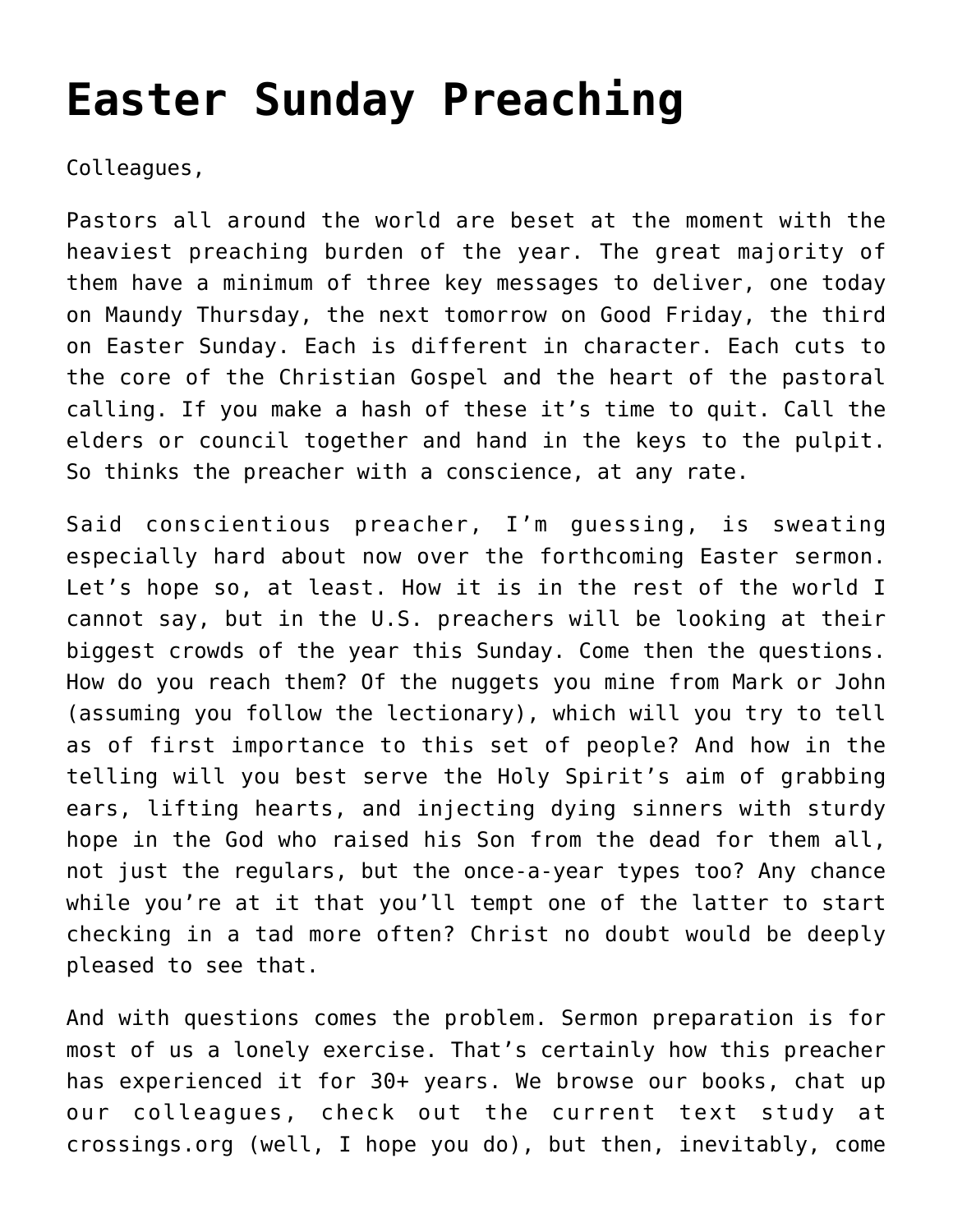the conversations within our own heads. It's from these that the sermon spills. How well or poorly it manages to feed the flock we're invariably left to wonder, in part because the folks we serve it to are loathe to comment on its quality. That's especially so of the part-timers, the ones one most hopes to reach on Easter Sunday because they won't be there on Easter 2. So the preacher gropes. And the younger the preacher the more the groping. With older hands there's at least a chance that a fragment or two of useful feedback has drifted his or her way from hearers over the years, though even then one thrashes. Inevitably.

It's with the above in mind that we bring you today's offering. Think of it as pre-preaching feedback for Easter Sunday preachers. I got it from two sources. First, and of greater significance, from veteran listeners, a handful of people I know and honor as steadfast saints who can't recall an Easter Sunday when they weren't in church. Earlier this week I asked them to "tell me in 50 words or less…what you want Easter preachers to be thinking about as they prepare for Sunday? Or to put that another way, what's your tip for them if they're going to get the job done the way it needs to be done where Easter Sunday hearers are concerned?" Almost everyone I asked responded with alacrity. Hardly any managed to do so in under 50 words. So be it. In Section I below you'll find what they said.

Section II delivers some comments from a few veteran preachers, of whom I asked: "What counsel (50 words or less) do [you Easter-preaching vets] have for young preachers just starting off, or maybe for each other?" Again, responses came quickly. The first to answer was my bishop, Elizabeth Eaton of the ELCA's Northeastern Ohio Synod. I'm especially pleased to pass along what she had to say.

God guide the telling and bless the hearing this Sunday,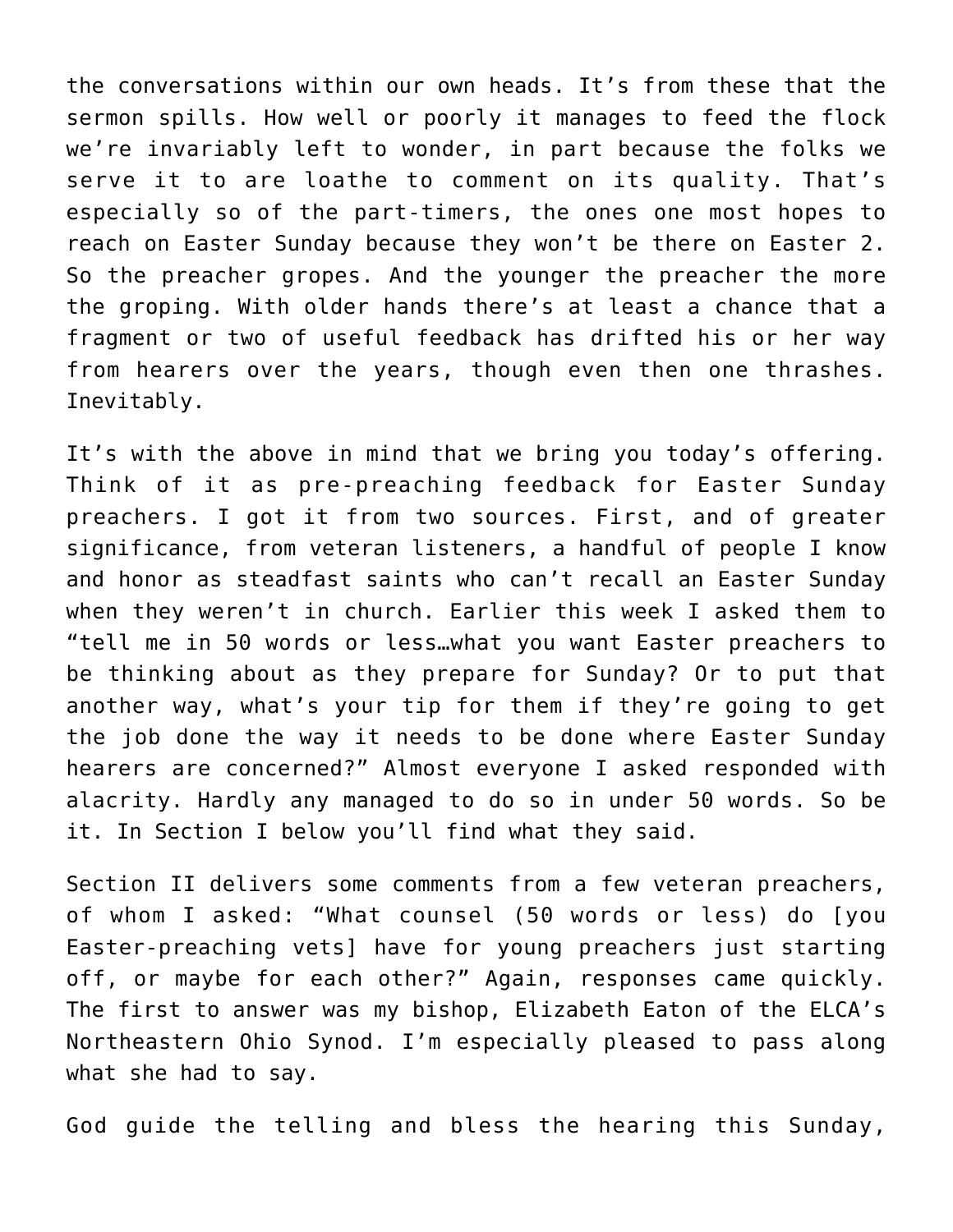wherever it happens.

Peace and Joy, Jerry Burce, for the editorial team

I. On Easter Preaching, by some Veteran Hearers + From a Lutheran middle-school teacher, late 50's, Associate in Ministry (ELCA)–

*"I want to hear pure JOY. I want to get excited about the incredible work that the Father accomplished through his Son. I want to be reminded, encouraged, and challenged to live as a grateful person who has been given the gift of salvation. I want to hear the name of Jesus spoken with confidence and joy multiple times during the sermon. I want my pastor to smile and have his/her eyes light up when proclaiming this incredible message."*

+ From a spouse, mother, and late-blooming entrepreneur, early 50's, coincidentally a great-granddaughter of LCMS patriarch and dogmatician Francis Pieper–

*"A great Easter sermon shouts shocking, unthinkable, nearly unhope-able news– death will not win the day. God has turned the way things work upside down and He has gone to graphic lengths to make it so. Not at a blip on the timeline, but carefully planned and anticipated since the beginning of time. His plan and He saw me in it, and, then, what need I fear? And not just a happy ending, but triumph for now. I can leave behind the cloaks of sorrow and selfishness and fear for I am Christ's and Christ is God's. I pray that the pews are littered with such cloaks when the postlude fires up!"Another thing that I personally thrill over is hearing deeper meanings in root words, cultural insights, and details in the accounts that I*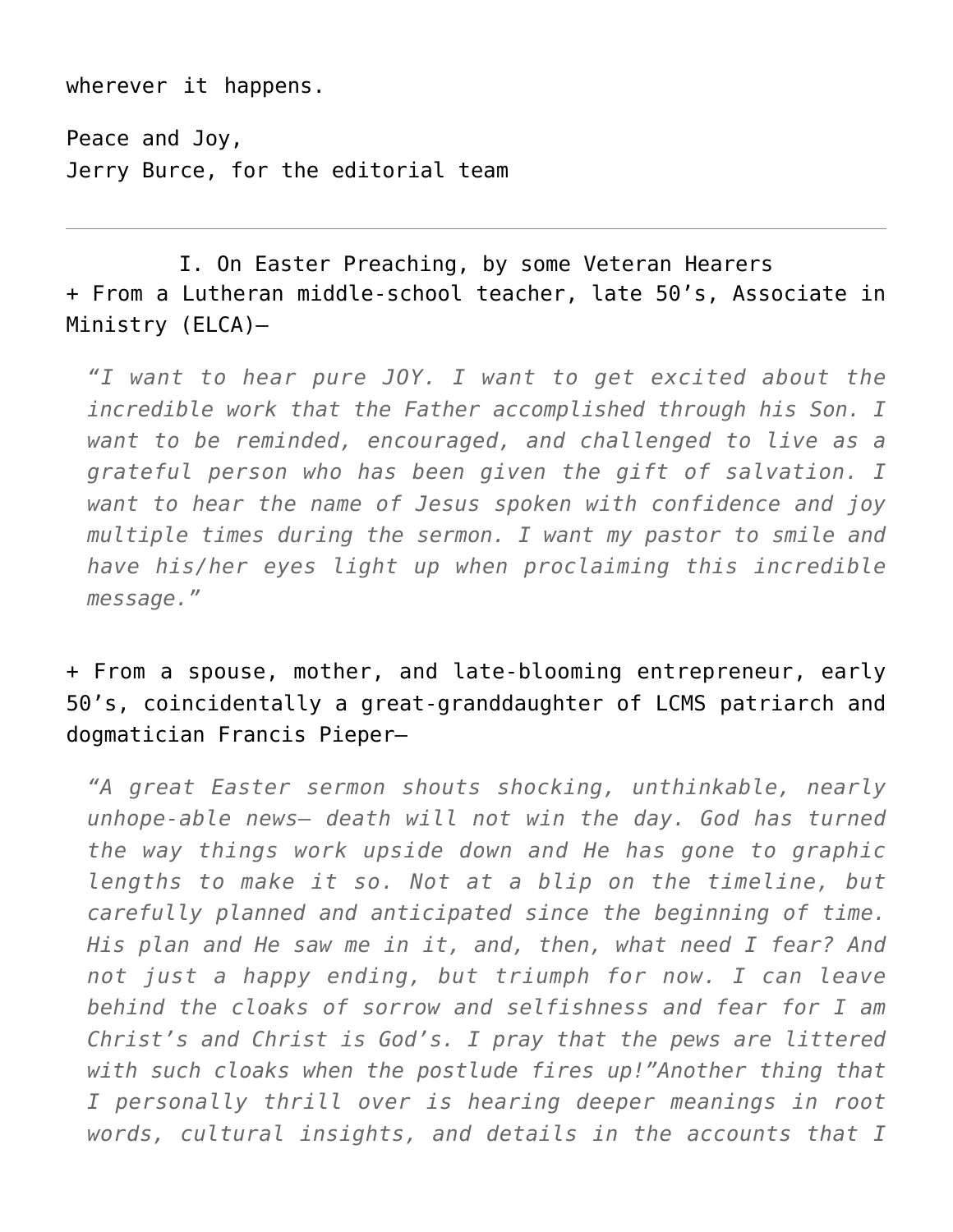*have never considered before. Not only for the depth it adds to the accounts, but for the wonder of glimpsing the tapestry God has woven in His Word and in His Plan. Alive and inexhaustible—and available to me. Who knew?"*

#### + From a high school math teacher, late 20's–

*"So what about good Friday? How can a death of a perfect human being be so good? Isn't that an oxymoron, Good Death? And not only his death, but my death too. A complete death, to the bone, and here is the thing, I'm the one that killed him. I'm the one that killed myself. I tried so hard to get it right, I tried so hard to depend on grace, I tried so hard—I, I, I—I killed him because of my dependence on me. So then, what is so Good about that Friday? Well, it's good because we know the end of the story. It's good because today he is risen. Today he says, "For you, you who killed me, here, have it all, take my righteousness, take my purity, take all that is mine, I did it for you, leave everything that is yours, I'll trade you." Today we make the trade, no more trying, no more needing to get it right, no more me, only him. And with that, live. Live today in the resurrection. Live tomorrow, the next day, and the day after knowing that regardless of the mistakes and how numerous they may be, know that he whispers in your ear, "For you." Go now and love each other, and keep in mind that Jesus Christ is risen from the dead (your death), he is our risen Lord, he is Joy for all ages."*

#### + From a firefighter and law student, early 30's–

*"Sometimes I can't help but think about people that we only see on Christmas and Easter. It reminds me of a bar review strategies book I read that asked what was preventing me from spending the three months before the exam being the kind of*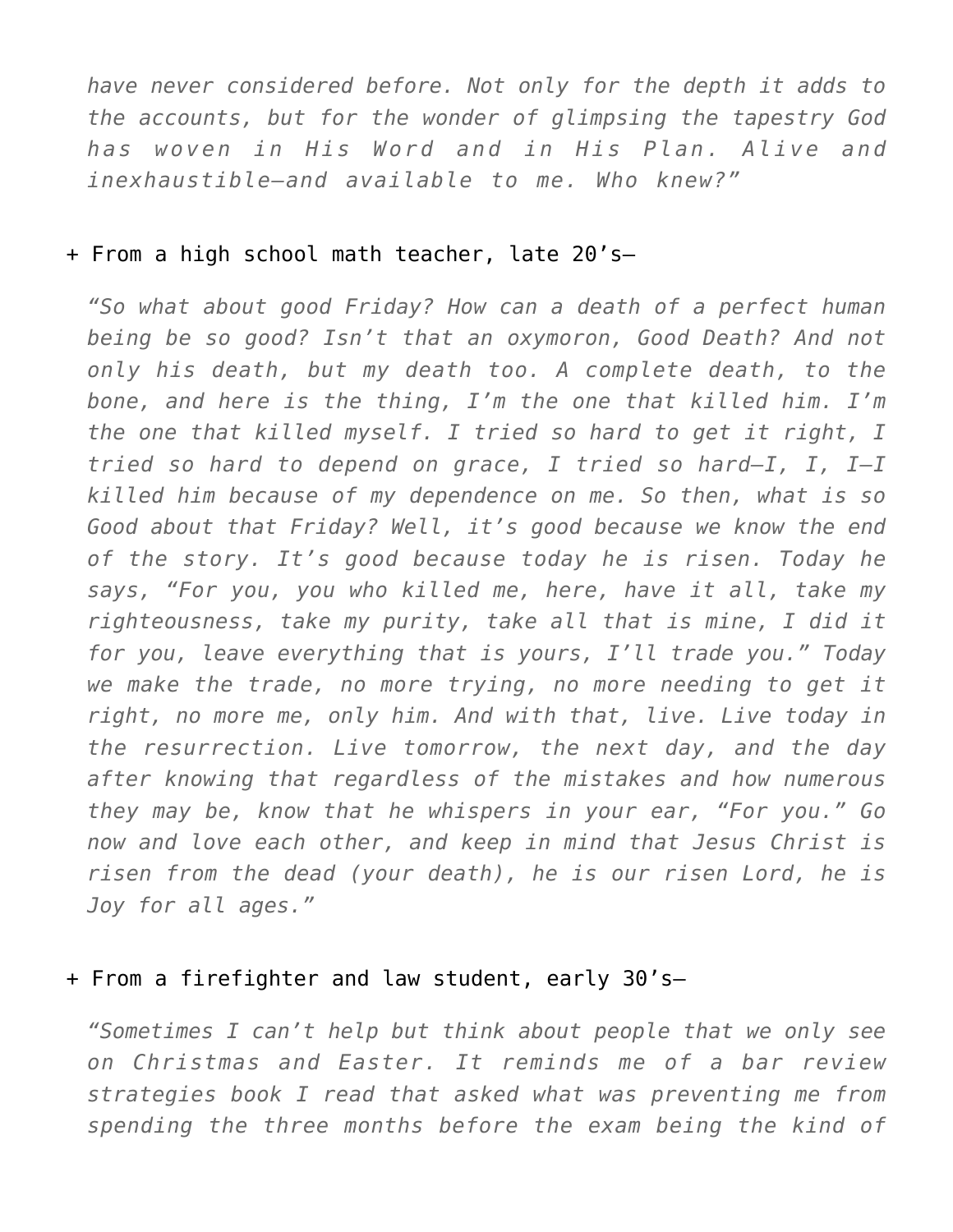*student I wished I'd been during three years of law school. So I wonder if some want to get some solid time in when it counts or something—and I wish they knew that Christmas and Easter are really celebrated every week at my church and other churches (in the same way that I'm learning to celebrate it every day)."[Translation: "Pay attention to these folks, preachers. Tempt them. Hook them. Give the Holy Spirit a chance to reel them in!" –JB]*

#### + From a supervisor of teams that secure foreclosed properties against damage and decay, mid-30's–

*"[Tell us that] God came through! He did exactly what He set out to do."The feeling of being disappointed or 'let down' is so familiar to so many in life. Let down by the stories we see in the news. Let down by people we interact with or encounter. Disappointed by the general hand dealt in life. Isn't this exactly where a cynic is born?*

*"Easter is where God Almighty delivers on his promise and gives us every reason to put that skepticism away and trust him. Isaiah writes in my favorite Old Testament reading, chapter 53, "bruised for our transgressions and crushed for our iniquities…. On him the chastisement that made us whole". That was the sacrifice—Him for me. Easter morning seals the deal! God smiling down with a smug 'I told you so!' face.*

*"There was pain and struggle for hundreds of years in between when the promises were made and when they were realized. Same goes for me and my life. Years of ups and downs. In the end the point remains—God came through! Good to His word. He raised Jesus from the dead. Time to be confident that he will do it again…with me, with you and with all who have even the slightest inclination to trust it be true!"*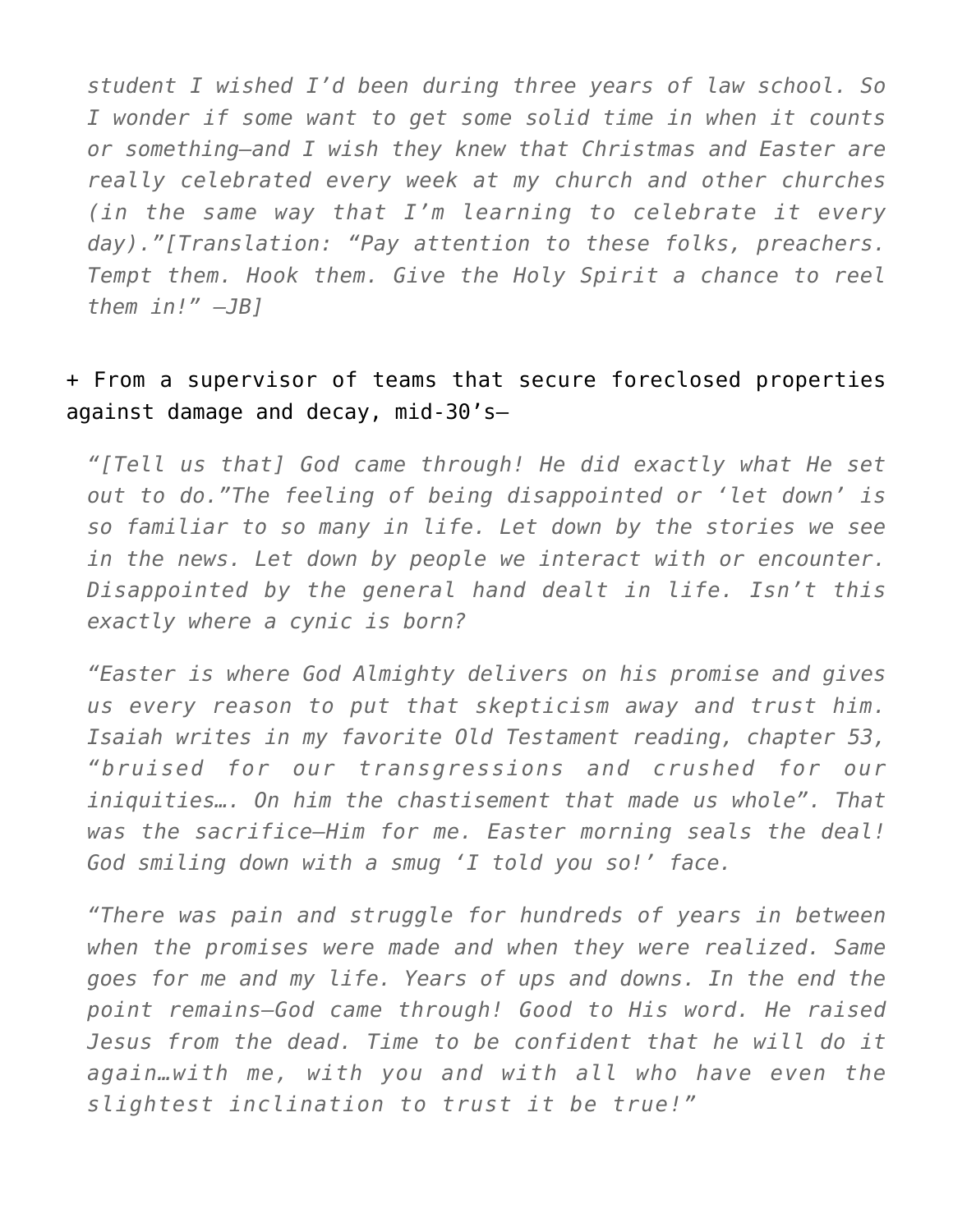#### + From a church musician and Associate in Ministry, mid-60's–

*"See 'A Lamb goes uncomplaining forth,' LBW 105, st 4. We know the end of our story which is Christ's story. I am now free of all that binds me–death, my possessions. I am free to love and care for my neighbor. Satan cannot harm me, nor can the world."*

#### + From a bank employee, musician, and self-taught lay theologian (e.g., absorber of Luther's Bondage of the Will), late 30's–

*"Without Easter (and Ascension), what happened from Christmas through Good Friday is just 'news'. What happens from Easter through Ascension is what reveals it to be 'Good News.' Until Easter, all we really have is a sensational story, just like we hear on our tired out news programs every day. We have heroworship, spectacle, betrayal, brutality, injustice, opinion, all of it ultimately useless to us without Easter and Ascension. Secondarily, Easter is a delicious example of the future determining the past, just like God's work always does. Where humans work, the past determines the future—we sow what we reap; God works in the opposite direction—'reaping where he does not sow.'"*

## + From a Lutheran elementary school teacher, Associate in Ministry, late  $50's$ ,  $-$

*"Press the question: 'Who are YOU looking for?' or 'Who ARE you looking for?' Asking us as Christians to put ourselves in the shoes (sandals?) of the women who came to the tomb."*

+ From a consecrated deaconess (Lutheran Deaconess Association) and long time member of a synod staff, mid-60's–

*"[Tell us–]*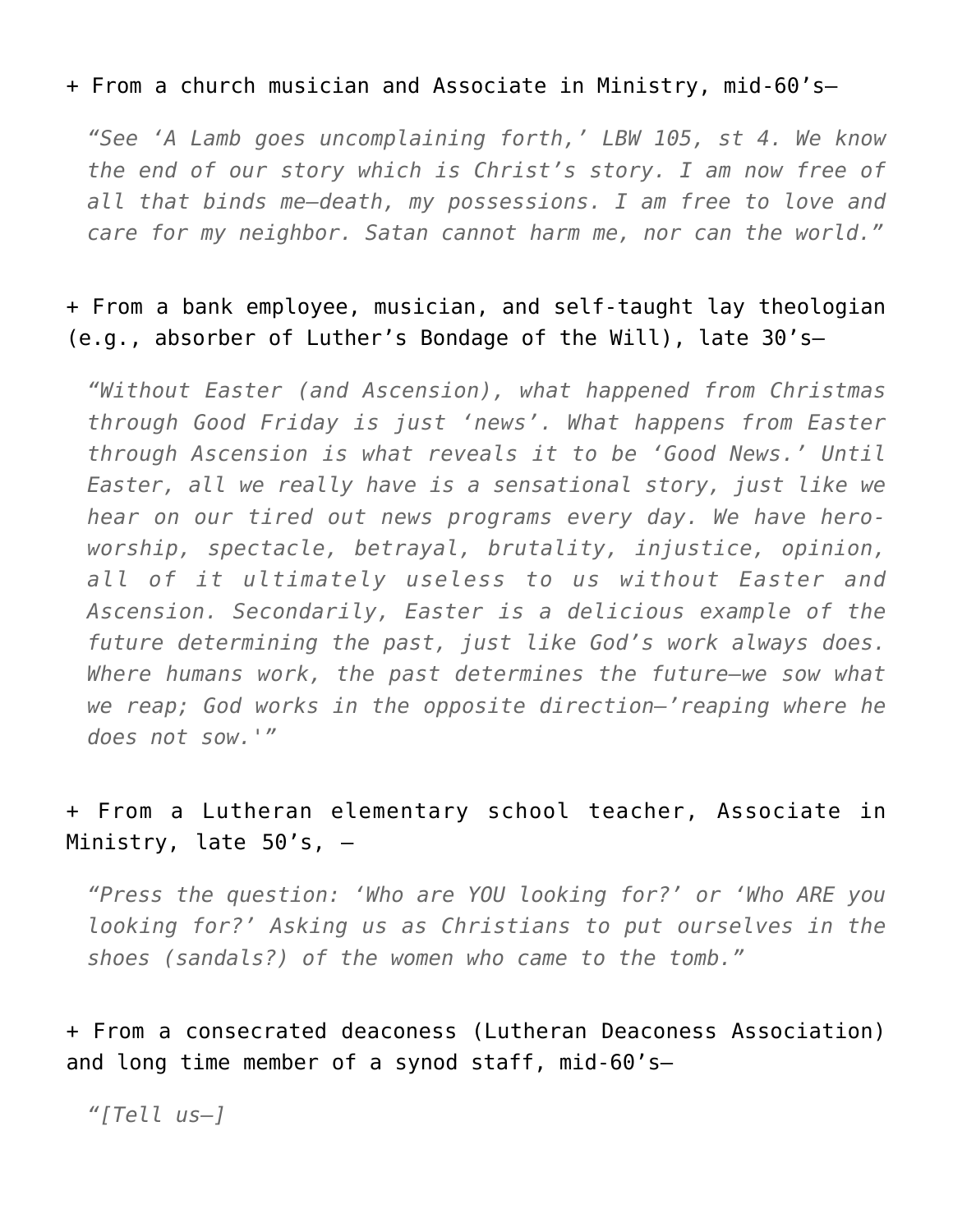- *Why this abhorrent reality (the crucifixion of Jesus) is good news.*
- *Why it makes a difference.*
- *What the empty tomb means.*
- *Are terror and amazement the right responses from me? Then what?"*

## + From a missionary's daughter, long married to a pastor's son, late 50's-

*What I intently listen for in an Easter sermon is three connections—Good Friday, Easter, and my life. I know that sounds self-centered, and I'm rather ashamed of that, but in the end, I really want to hear again (because I'm such a disbeliever) WHY (and wherefore?) what happened to Jesus ends up being good for ME and my world. HOW does it give me hope in the face of my degenerating body and assured death, in the face of my abject inadequacies and miserable shortcomings, in the face of the suffering, selfish world in which I live? I want to rejoice and be happy and sing, but PLEASE, tell me again, WHY? I doubt so much.*

# + From a project manager, currently overseeing a laborious upgrade of his company's management software, early 30's —

*"I read this quote from a Luther sermon while thinking about your question: 'If the conscience is to be comforted, it can only be by the preaching of Christ's death and resurrection—this alone comforts. In contrast, all other preaching of law, good works, holy living, whether commanded by God or men, is incapable of comforting a person in times of need and death; instead it leaves him uncertain and in despair, frightened and tormented. If we consider God without Christ, we find no comfort but only righteous wrath and displeasure. But*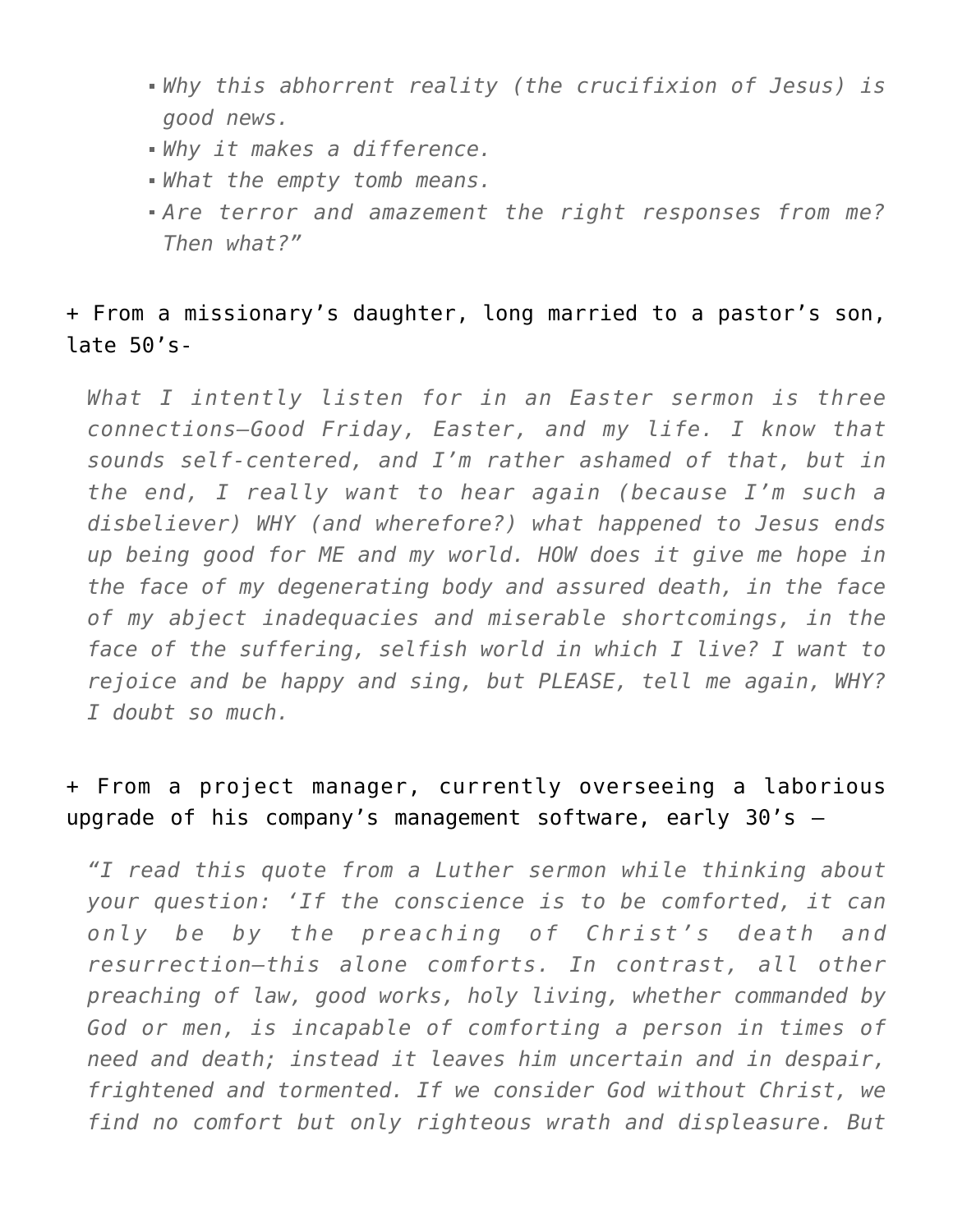*whoever preaches Christ proclaims and brings true comfort, so that it will be impossible for hearts not to be joyous and of good cheer.'"*

II. On Easter Preaching, by some Veteran Preachers + From Bishop Elizabeth Eaton, Northeastern Ohio Synod-

*"Always preach one point, never fewer.*

- *Mention Jesus. (You'd be surprised how many sermons from Lutheran pastors I have heard that do not mention Jesus. Not even once.*
- *If you don't preach the cross and resurrection you haven't preached the gospel.*
- *And this from my homiletics professor, Krister Stendahl, 'Don't start with a joke; it's all downhill after that.'"*

## + From Pr. David Kukelhan, Triune Lutheran, Broadview Heights, Ohio, aficionado and master of the bon mot-

*"Easter is for joy. A little humor never hurts."*

#### + From Pr. Marcus Felde, Bethlehem Lutheran, Indianapolis-

*"Read 2 Corinthians 4:1-15 before proceeding. Then think 'Self: Clay Pot; Gospel: Treasure.' We 'do not preach ourselves, but Jesus Christ as Lord; and ourselves as your slaves for Jesus' sake.' Imbibe 4:13: 'We also believe, and so we speak, because we know that the one who raised the Lord Jesus will raise us also with Jesus, and will bring us with you into his presence.' Is that Easter preaching advice or what?"*

+ From Pr. Ruth Hanusa, hospice chaplain, Reno, Nevada-